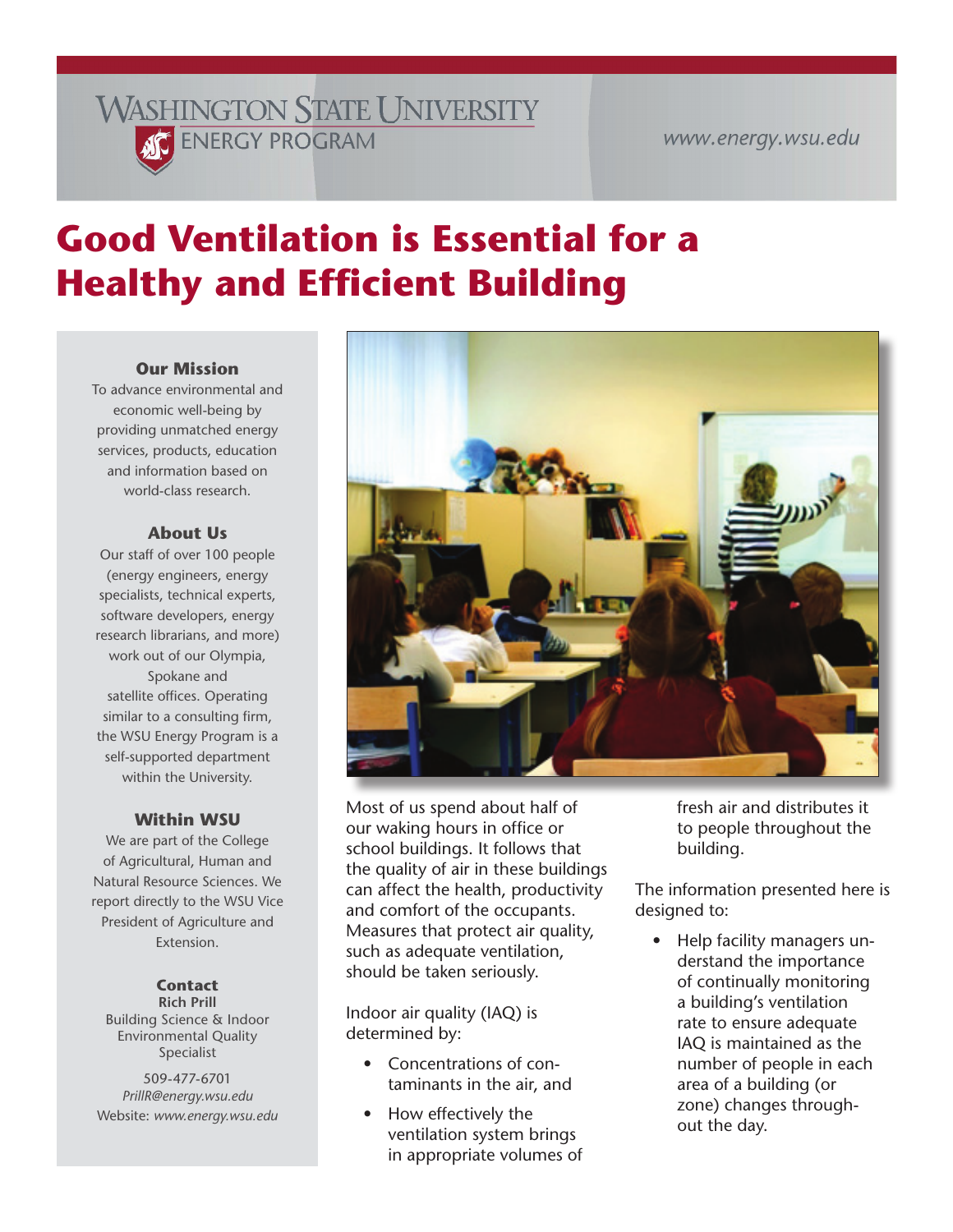- Explain how much outside air (OSA) should be brought into a building.
- Describe symptoms of ventilation problems.
- Discuss the importance of assessing pressure differentials (inside to outside and zone to zone).
- Provide guidance for controlling indoor air pollutants.

See the companion factsheet, *"Measuring Carbon Dioxide Inside Buildings – Why is it Important?"\** to learn how carbon dioxide (CO<sub>2</sub>) levels in a building can be used to monitor IAQ and for guidance about obtaining accurate CO<sub>2</sub> measurements.

# **Bringing fresh air inside**

Scientific studies clearly show that people who work in buildings where adequate fresh air is provided and properly delivered to the building occupants are more productive than those who work in buildings that are inadequately ventilated.

Good ventilation is essential for a comfortable, healthy and productive indoor environment, so a top priority for facility managers should be to understand and tune the building's heating, ventilation and air conditioning (HVAC) system so it meets the needs of the building occupants throughout the day.

The ventilation rate is the flow of outside air (OSA) into a building per unit of time.

#### **Symptoms of ventilation problems**

- Stuffy or stale conditions
- Noticeable odors from outdoors or other areas in the building
- Very low or high relative humidity, dampness or window condensation
- Pressure imbalances between the inside and outside, which can make it difficult to open or close doors
- Noise or drafts from air delivery vents
- Spillage or back-drafting of combustion equipment
- Dust and dirt accumulation
- Reports of comfort or health issues
- Unusually high utility costs

As workers and students come and go throughout the day, the air quality in the building changes. People continually generate  $CO<sub>2</sub>$ , so  $CO<sub>2</sub>$  levels can build up throughout the day unless OSA is brought in through the HVAC system to dilute the  $CO<sub>2</sub>$ . As the  $CO<sub>2</sub>$  builds up, so can other potentially serious indoor air pollutants.

Bringing in OSA that has been filtered and heated or cooled to the appropriate temperature is essential to control odors, reduce exposure to indoor air pollutants, and purge moisture and contaminants in a building.

# **How much OSA is too much?**

It is important to bring only enough OSA into the building as needed to maintain healthy conditions. To accomplish this, the facility manager needs to monitor and control the building's ventilation rate.

**If too much OSA is brought in**, the HVAC system will have to work harder to heat or cool the OSA to the appropriate temperature, resulting in wasted energy and excessive utility payments.

#### **If too little OSA is brought**

in, the CO<sub>2</sub> concentrations will rise throughout the day, as will concentrations of pollutants and odors. These impacts are exaggerated in buildings where the HVAC system re-circulates 70 to 80 percent of the indoor air.

#### **If just enough OSA is brought**

in, the levels of CO<sub>2</sub>, pollutants, odors and moisture will more likely be within appropriate guidelines and the HVAC system will not have to work harder than necessary to maintain a comfortable temperature.

However, ventilation is not a cure-all for IAQ issues. Strong pollutant sources in the building, including occupant-created pollutants and those emitted from carpets and other building furnishings, can overwhelm typical fresh air exchange rates, so a practical IAQ policy that works to limit pollutant sources should also be implemented.

## **Recommended ventilation rates**

Building codes and guidance, such as American Society of Heating Refrigerating and Air Conditioning Engineers (ASHRAE) Standard 62.1, define ventilation

*<sup>\*</sup> Available on the Washington State University Energy Program website: [http://www.energy.wsu.edu/PublicFacilities](http://www.energy.wsu.edu/PublicFacilitiesSupport/ResourceConservation.aspx) Support/ResourceConservation.aspx.*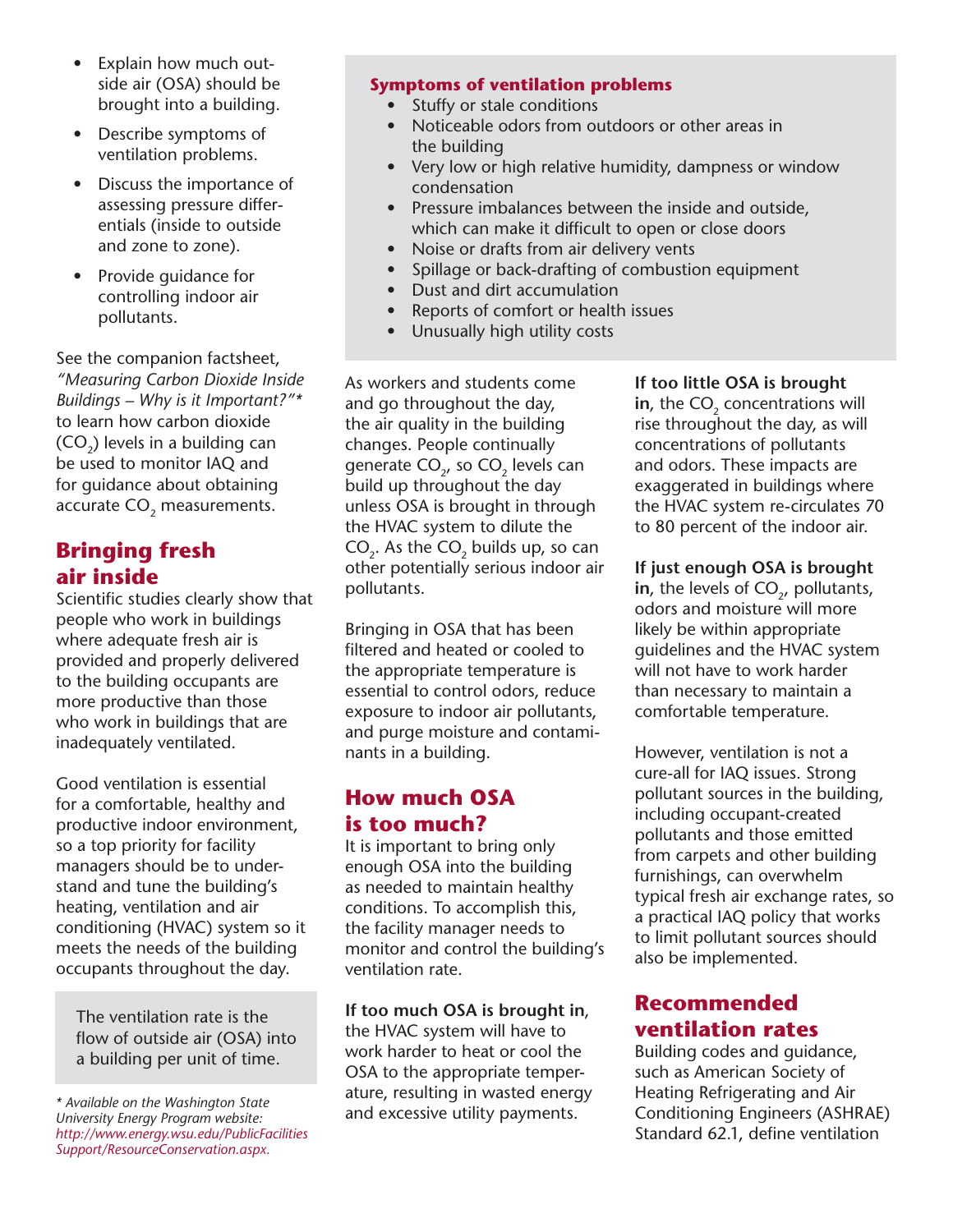rates and dictate that adequate ventilation should be provided either naturally or mechanically. Ventilation recommendations are continually evolving; it is a good idea to check codes that apply to your building.

Ventilation rates can be determined and maintained through *prescriptive* or *controlled methods*.

#### The **prescriptive ventilation**

**method** requires specific volumes of OSA in cubic feet per minute of OSA per person (cfm/p) *plus* a prescribed volume of OSA per square foot of the space (cfm/ sqft). These two values are combined to determine the total ventilation rate for the space at full occupancy.

The prescriptive method also requires up to 20 percent more OSA if the:

- Supply and return systems are both at ceiling level.
- HVAC system does not circulate the air down to the occupant level during heating mode, such as with a variable air volume or multi-zone system.

Prescriptive methods can be difficult to employ because they:

- Require direct measurements of the OSA flow rates per balancing standards, which can be difficult, time-consuming and subject to significant errors.
- Assume full occupancy all the time, which may result in overventilation. For this reason, the prescriptive method is likely not as energy efficient as the controlled method.

#### **Relationship between measured CO<sub>2</sub> and ventilation rate per person**

| $CO2$ (ppm) | <b>Outside Air (ventilation rate)</b> |                   |
|-------------|---------------------------------------|-------------------|
| 2,400       | 5 cfm/p                               | Unacceptable      |
| 1,400       | $10 \text{ cfm}/p$                    | Poor              |
| 1,000       | 15 cfm/p                              | <b>Classrooms</b> |
| 800         | $20 \text{ cfm/p}$                    | <b>Offices</b>    |
| 600         | $25 \text{ cfm/p}$                    |                   |
| ~1280       | $\langle$ ------>                     | <b>Outdoors</b>   |

The CO<sub>2</sub> values in this table are approximate.\*

The figures given assume:

- A constant number of occupants over an extended period,
- Occupants are sedentary adults,
- The ventilation rate is constant (although occupied spaces are rarely at full occupancy for more than a fraction of an hour), and
- The OSA CO<sub>2</sub> concentration is about 380 ppm.

*\* Check code requirements for your building; codes and guidance continually evolve.*

ASHRAE recommends that indoor CO<sub>2</sub> levels not exceed the outdoor concentration – which is about 380 ppm – by more than about 650 ppm.

Meeting and maintaining prescribed air exchange rates can be difficult without practical and effective OSA monitoring strategies.

The **controlled ventilation method** recommends using sensors to control the ventilation rate. The most common system of this type is Demand Controlled Ventilation (DCV).

DCV systems use CO<sub>2</sub> sensors to continually adjust the ventilation rate to meet the actual occupant loads and activity levels in the building. DCV systems are especially useful for spaces that experience variable occupancy rates, such as conference rooms, classrooms, auditoriums, dining rooms and open workspaces. As more people occupy a space, they exhale more  $CO<sub>2</sub>$ . When the DCV system senses that CO<sub>2</sub> levels are rising, it increases the volume of OSA that is brought in through the HVAC system so the  $CO<sub>2</sub>$  level is controlled to a pre-set value.

According to the U.S. Department of Energy's Federal Energy Management Program, DCV systems have been demonstrated to save 5 to 27 percent of HVAC energy usage in a typical office environment *(see Resources #16 and 17)*. The cost to implement this feature is minimal and usually results in a very good payback. The return on investment for larger HVAC systems can be less than one year.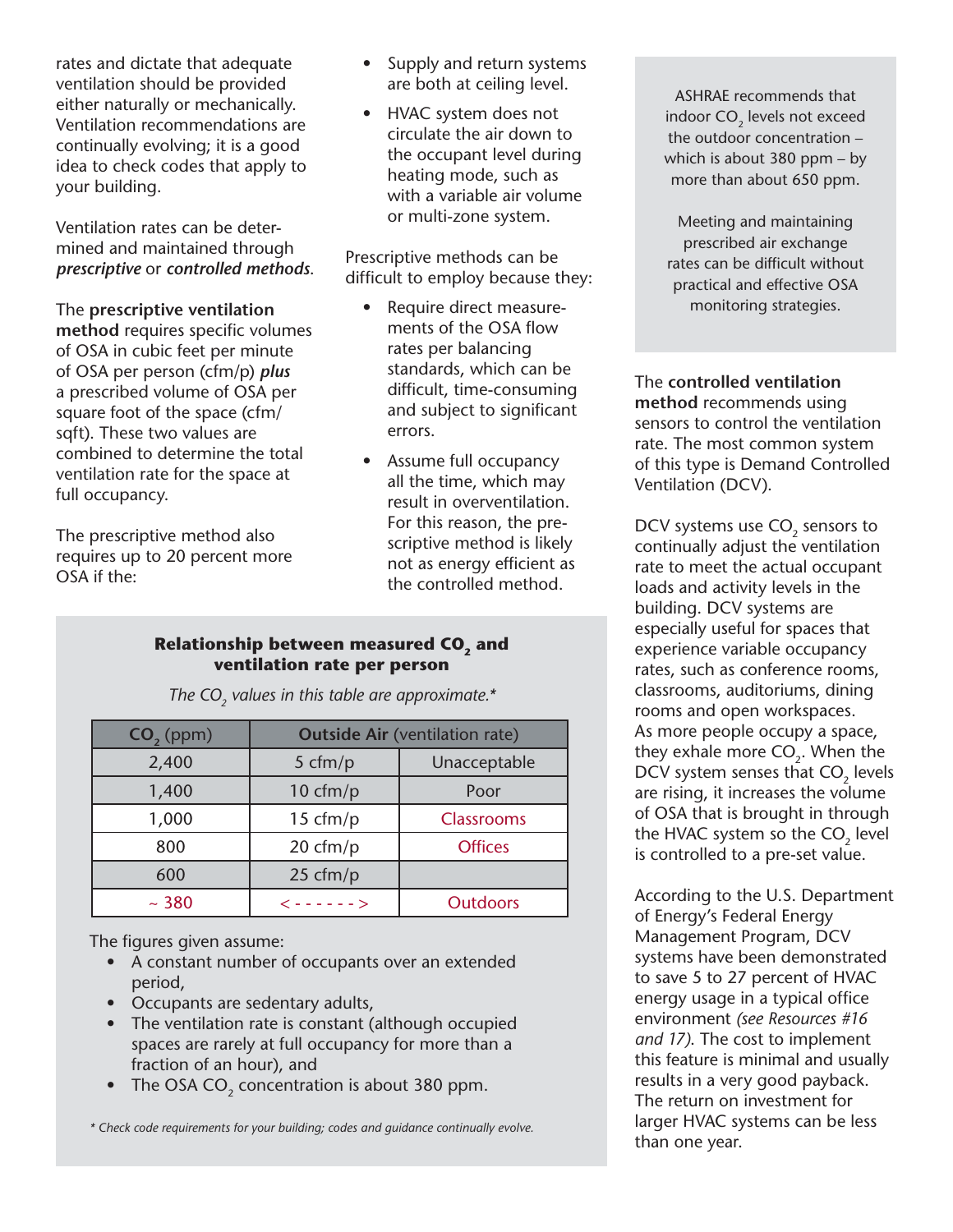The greater the ventilation rate (volume of OSA per person – cfm/p), the more the  $CO<sub>2</sub>$  will be diluted. To maintain an optimal CO<sub>2</sub> level in classrooms and offices (approximately 1,035 ppm of  $CO<sub>3</sub>$ ), the ventilation system should be set to bring in OSA at a rate of 15 to 20 cfm/p.

# **Assessing pressure differentials**

Proper air pressure analysis is also important for maintaining an energy efficient and adequately ventilated space.

Pressure differentials are created by the HVAC system and/or air leakage through the building envelope. When differential pressure in one part of a building is greater than in an adjacent area, air will flow toward the area with lower pressure. It follows that  $CO<sub>2</sub>$ , pollutants and other components of indoor air will also migrate to areas with lower pressure.

Uncontrolled pressure differentials can also hinder the ability of the ventilation system to adequately distribute OSA to all zones in the building.

To determine if a space is over- or under-pressurized, differential readings should be taken in each zone in a building. Flow measurements and subsequent balancing are needed to meet the building's design flow rates and delivery of the appropriate volume of OSA.

# **Controlling indoor air pollutants**

Inadequate ventilation permits potentially harmful air pollutants to build up in some areas of a building. As described in the companion factsheet, CO<sub>2</sub> is easy to measure and can be used as an indicator of ventilation adequacy.



*Make sure air filters are not clogged so the ventilation system can work properly. Photo: Rich Prill*

Many indoor air pollutants are generated by materials used in the building itself, such as carpets, furnishings, cleaning chemicals and stored materials; office equipment; and air entry from areas such as contaminated utility tunnels and connections to the soil.

To control indoor air contaminants:

- **• Keep pollutants out of the building** 
	- Choose furnishings and finish materials carefully and adopt "green cleaning" practices.
- Make sure OSA intakes are located away from vehicle exhausts, building exhausts, cooling towers, plumbing vents and generators.
- Install and correctly maintain the most efficient filters based on the air-handing system capacities.
- Test ducts to determine if they are meeting design tightness criteria.
- If necessary, seal ductwork to prevent cross-contamination. Leaky ductwork allows pollutants to move from zone to zone within a building and can carry moisture or pollutants (such as radon and methane) from groundwater or soil into a building.
- **Use exhaust fans to capture and remove pollutants** introduced by people, such as perfumes; from equipment, such as copiers and printers; and from localized sources in storage areas. Be sure to control pressures between zones to keep pollutants from migrating to areas of low pressure.
- **Use integrated pest management measures** to keep rodents, birds and insects out of the space without using chemicals.